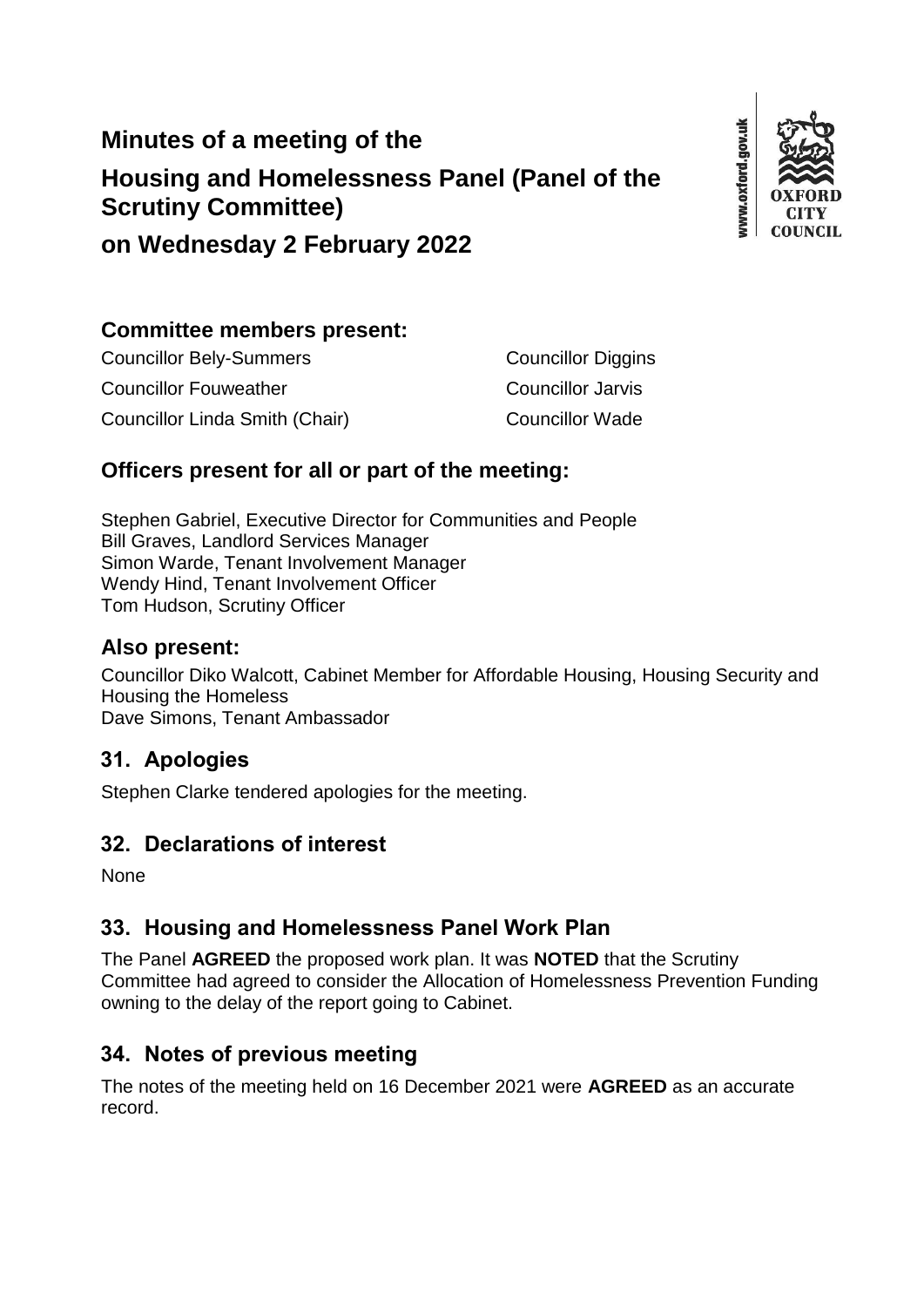### **35. Allocation of Homelessness Prevention Funds**

As above, it was **AGREED** this item would be deferred and passed to the Scrutiny Committee for consideration owing to the delay of the report going to Cabinet.

### **36. Social Housing White Paper Readiness and Tenant Satisfaction Survey Response**

Bill Graves, Landlord Services Manager, presented to the Panel the report on the progress of the Council regarding the progress of its response to the Tenant Satisfaction Survey and readiness for the Social Housing White Paper.

Actions to improve the repairs service were on track. An SMS reminder and notification system was expected to go live in July, and a live dashboard to track underperformance in different areas had been designed and scoped, with an expected go-live of November. Dynamic Resource Scheduling was being used for half of operatives, with full take up expected by July. Just in time delivery was now in place through a contract with Grafton. A solution to enable follow-up visits to be booked whilst the operative was on-site was also being used by half of operatives with full take-up expected by July. The reporting, viewing and tracking portal for tenant repairs was slightly delayed because of changes made in the background by Microsoft, with expectation it would be running by October. Much progress had been made on damp and mould re-inspection visits, with all cases within the last two years checked on and prioritisation of cases occurring when reported. EDI and customer care training had been planned and was being rolled out to all staff. ODS had appointed a project manager to develop a Customer Service Strategy.

Following this, members asked about the certainty of estimated time frames, particularly in relation to QL-related issues. The time frames provided were felt to be robust, but the work was reliant on a small number of individuals within the Council, making unexpected work for them more likely to cause delays. The Council's awareness of mould and ventilation issues for highly efficient houses was queried. It was confirmed that this issue formed part of the consideration of which interventions to use for the Council's retrofitting programme.

To address feedback by tenants that the quality of the home was a concern for a number the Council was undertaking a long-term £51m improvement programme. A stock condition survey would be undertaken to identify works required, with the contractor being appointed by April 2022. The Great Estates work, with a budget of £1.1m would also continue.

Interest was expressed by Councillors in being able to contribute ideas to the Great Estates programme, but many felt they were being held back by a lack of knowledge how the programme worked. It was **AGREED** that this topic would be referred to Democratic Services to be added to the list of topics for all-member briefings postelection. The briefing would be based on the recent report submitted to the Leaders meeting on the process for Great Estates sign-off.

With a view to readiness for the implementation of the Social Housing white paper the Council was in the process of recruiting an engagement team to deliver the engagement plan. The recruitment was expected to be complete by June, subject to budget sign-off. Better data capture and a customer portal to enable better digital access were expected to launched in June, with completion by 2024. Engagement plans would also include leaseholders as well as tenants.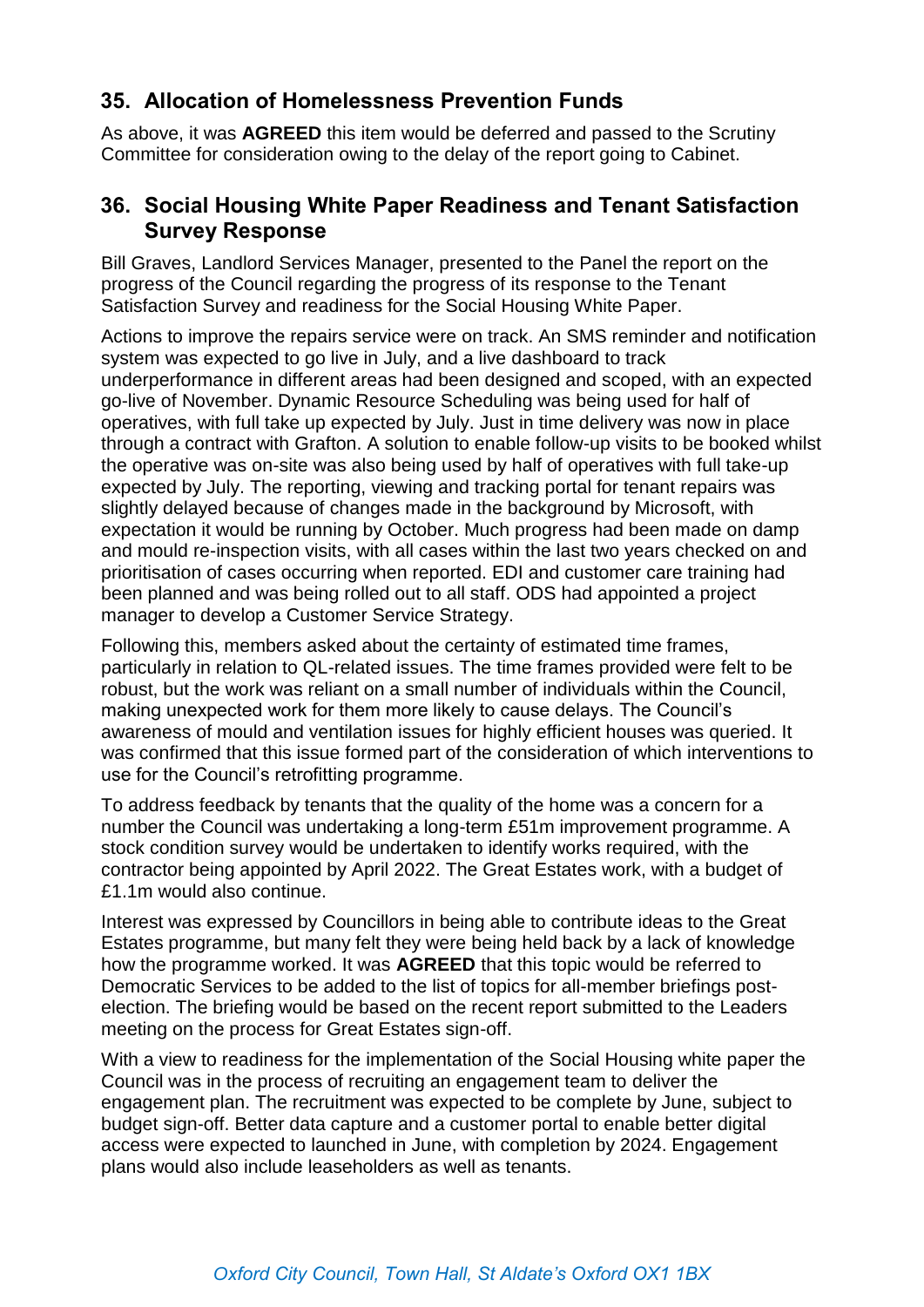Anti-social behaviour (ASB) had been an area of divergence between the Council and a number of tenants, with difference of opinion over whether responsive measures should be preventative or punitive. To address this, an engagement process was underway for completion in July and greater information was to be available at the same time online about the support the Council could provide. The new ASB policy was already in place.

Finally, the integration of the Housing, Communities and Community Safety functions would increase cross-working and improve outcomes. To date, pilots had been completed. In addition to this, extra front-line staff would be recruited (subject to budget approval) in April. An external review of how the Council delivers its services to tenants was imminently to have instructions issued, with the report expected by the end of May.

Concern was expressed at the low level of satisfaction shown by leaseholders and the possible reasons explored. One cause was the different nature of the relationship, with many leaseholders did not live in the property itself but rented it out so they tended to see the Council as a source of bills rather than providing enrichment to the community. An area of improvement identified, however, was providing more information. A number of leaseholder ambassadors had been working with the Council to develop a leaseholder handbook, with information relevant to the specific needs and interests of leaseholders.

Another area of concern was over whether the action plan's response to the dissatisfaction amongst younger people over the quality of their homes, solely investing in digitalisation, was sufficient. Officers were keen to capture feedback from younger tenants soon after moving in on their experience relative to their expectations. It was expected, however, that the overall increase in engagement would also provide a strong steer as to necessary future avenues of work. The Panel suggested the recruitment of younger tenant ambassadors. As part of that, it would be useful to know the age breakdown of those responding to the tenant satisfaction survey who were willing to be contacted.

The capability to use the survey data to understand views by residents on different estates was questioned. Ward-level responses could be tracked, but it was not possible to be more granular. This was an area identified by officers for follow-up in order to identify priority issues for each ward.

Councillor difficulties with tracking progress on case work were commented on. It was explained that all member enquiries to ODS should go via the Contact Centre, which would enable the issues to be logged. This would then provide a facility for councillors to track case work updates.

The report was **NOTED**.

Councillor Diko Walcott left the meeting at the conclusion of this item.

### **37. Tenant Involvement Presentation**

Simon Warde, Tenant Involvement Team Manager, and Wendy Hind, Tenant Involvement Team Officer, provided a verbal briefing on the practical issues around supporting tenant involvement.

The growth in interaction between landlords and their tenants as required by the Social Housing white paper would mean a significant increase in the number of tenant ambassadors. The process of publicising opportunities and identifying suitable individuals was one which takes time and planning. Likewise, matching to suitable opportunities and providing training and equipment was also a practical challenge. A